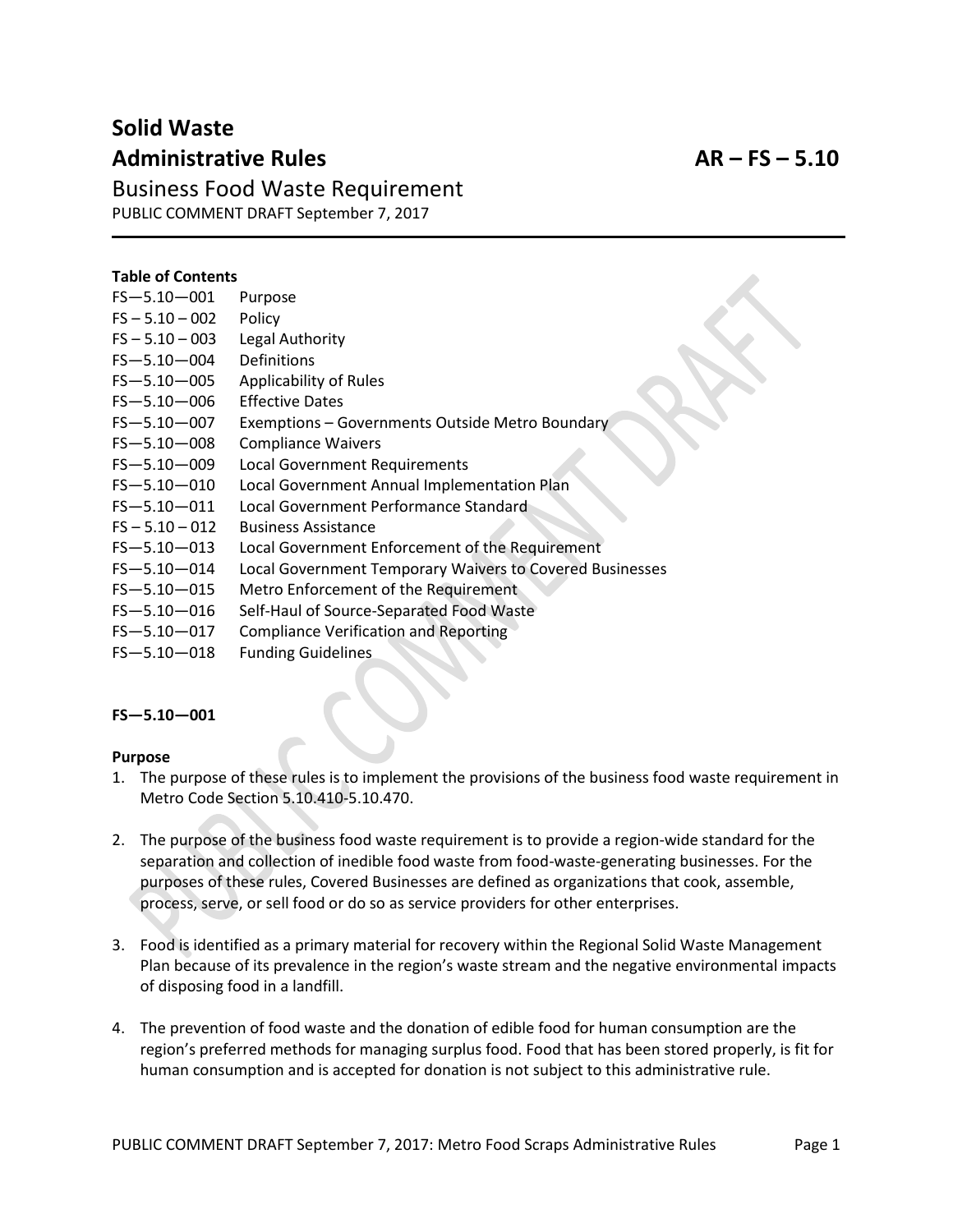#### **FS – 5.10 – 002**

#### **Policy**

Metro Code Chapter 5.10 requires local governments to establish mandatory programs to separate and collect inedible food waste from certain food-waste generating businesses referred to in these rules as "Covered Businesses."

#### **FS – 5.10 – 003**

#### **Legal Authority**

These administrative rules are issued under the authority of Metro Code Section 5.10.080. These rules are in addition to all other requirements and provisions in Metro Code Chapter 5.10.

#### **FS—5.10—004**

#### **Definitions**

Unless otherwise specifically defined, all terms used are as defined in Metro Code Chapter 5.00.

"**Covered Businesses**" means organizations that cook, assemble, process, serve, or sell food or do so as service providers for other enterprises.

"**Business Groups**" means groups of covered businesses subject to the business food waste requirement by certain effective dates as delineated in the Applicability section of these rules.

"**Food waste**" means waste from fruits, vegetables, meats, dairy products, fish, shellfish, nuts, seeds, grains, and other food that results from the distribution, storage, preparation, cooking, handling, selling or serving of food for human consumption. Food waste includes but is not limited to excess, spoiled or unusable food and includes inedible parts commonly associated with food preparation such as pits, shells, bones, and peels. Food waste does not include large amounts of oils and meats which are collected for rendering, fuel production or other non-disposal applications, or any food fit for human consumption that has been set aside, stored properly and is donated to a charitable organization.

## **FS—5.10—005**

## **Applicability of Rules**

- 1. The business food waste requirement applies to all local governments within the Metro boundary.
- 2. Covered Business Entities subject to the business food waste requirement include, but are not limited to:

Cafeterias & buffets Caterers Colleges & universities\* Correctional facilities

Grocery retail Grocery wholesale Hospitals\* Hotels\*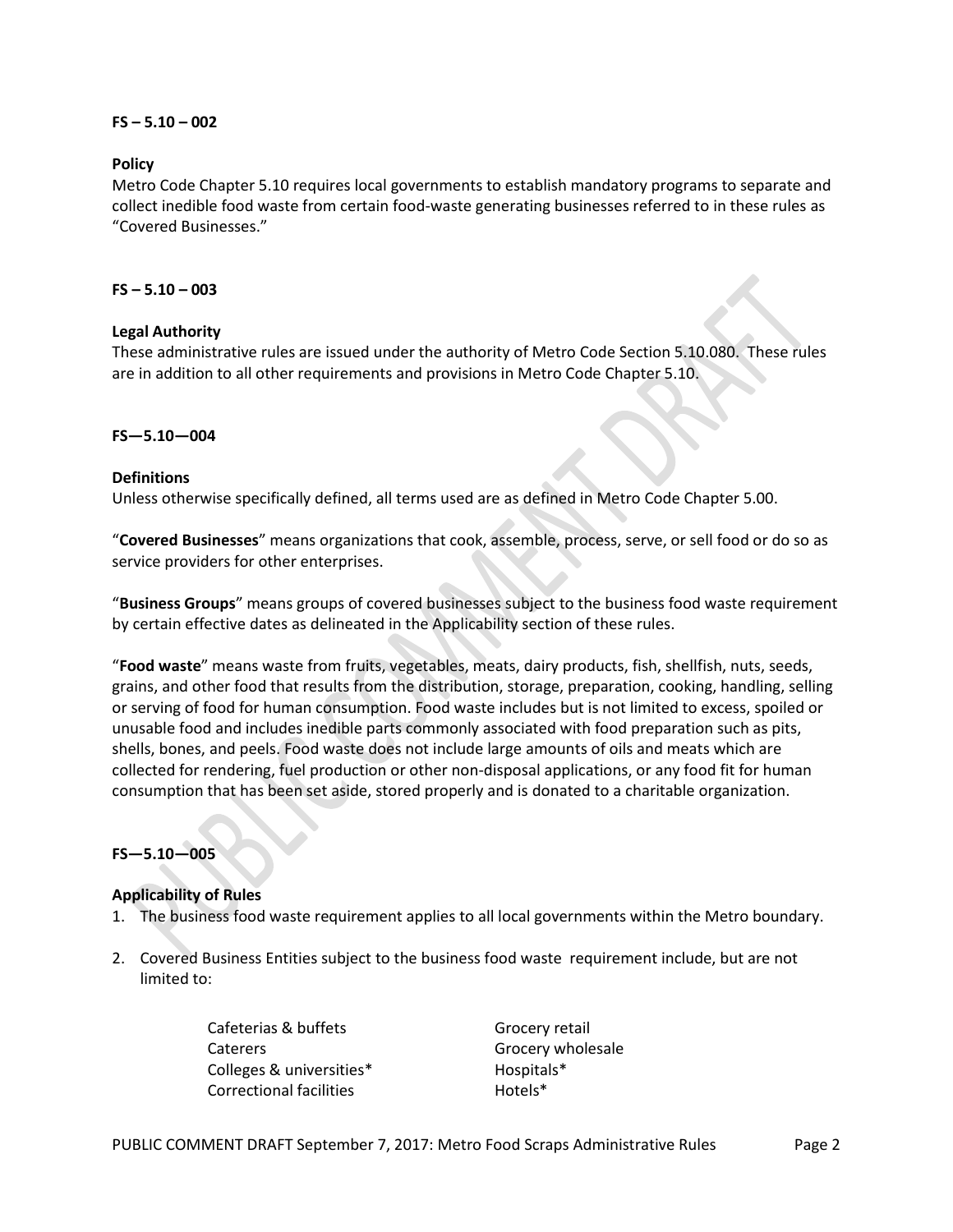Drinking places\* Elementary and secondary schools\* Food product manufacturing Food service contractors Full service restaurants

Limited service restaurants Nursing & residential care\* Retirement & assisted living\* Specialty food markets Warehouse clubs

\*Only those with full-service restaurants or on-site food preparation or service.

3. Covered Business Entities shall meet the food waste requirement according to a schedule determined by the quantity of food waste they generate on average, in three phases as listed below. Implementation will begin with Business Group 1 and progress to the other groups according to the Effective Dates described in Rule 006. Covered Business Entities that demonstrate they generate de minimis quantities of food waste are not subject to this requirement.

| <b>Business Group 1</b>     | <b>Business Group 2</b>          | <b>Business Group 3</b>          |
|-----------------------------|----------------------------------|----------------------------------|
| ≥0.5 ton (1,000 pounds) per | $\geq$ 0.25 ton (500 pounds) per | ≥0.125 ton (250 pounds) per week |
| week food waste generated   | week food waste generated        | food waste generated             |

4. A person that provides space to a covered business must allow, facilitate or provide a food waste collection service for thee covered business.

#### **FS—5.10—006**

#### **Effective Dates for Implementation**

Local governments must meet the following deadlines:

- 1. Local Government Adoption of Requirement: July 31, 2018
- 2. Begin Implementation of Requirement for Business Group 1: March 31, 2019
- 3. Begin Implementation of Requirement for Business Group 2: March 31, 2020
- 4. Begin Implementation of Requirement for Business Group 3: September 30, 2021

#### **FS—5.10—007**

## **Exemptions – Governments Outside Metro Boundary**

Local governments outside of the Metro Boundary are exempt from this business food waste requirement.

## **FS—5.10—008**

#### **Compliance Waivers**

Metro may grant compliance waivers to local governments that meet the standards below.

1. Business quantity minimum threshold: Metro will waive application of the business food waste requirement for a local government with five or fewer covered businesses within its boundary Metro will review the number of covered businesses in each government annually. If Metro

PUBLIC COMMENT DRAFT September 7, 2017: Metro Food Scraps Administrative Rules Page 3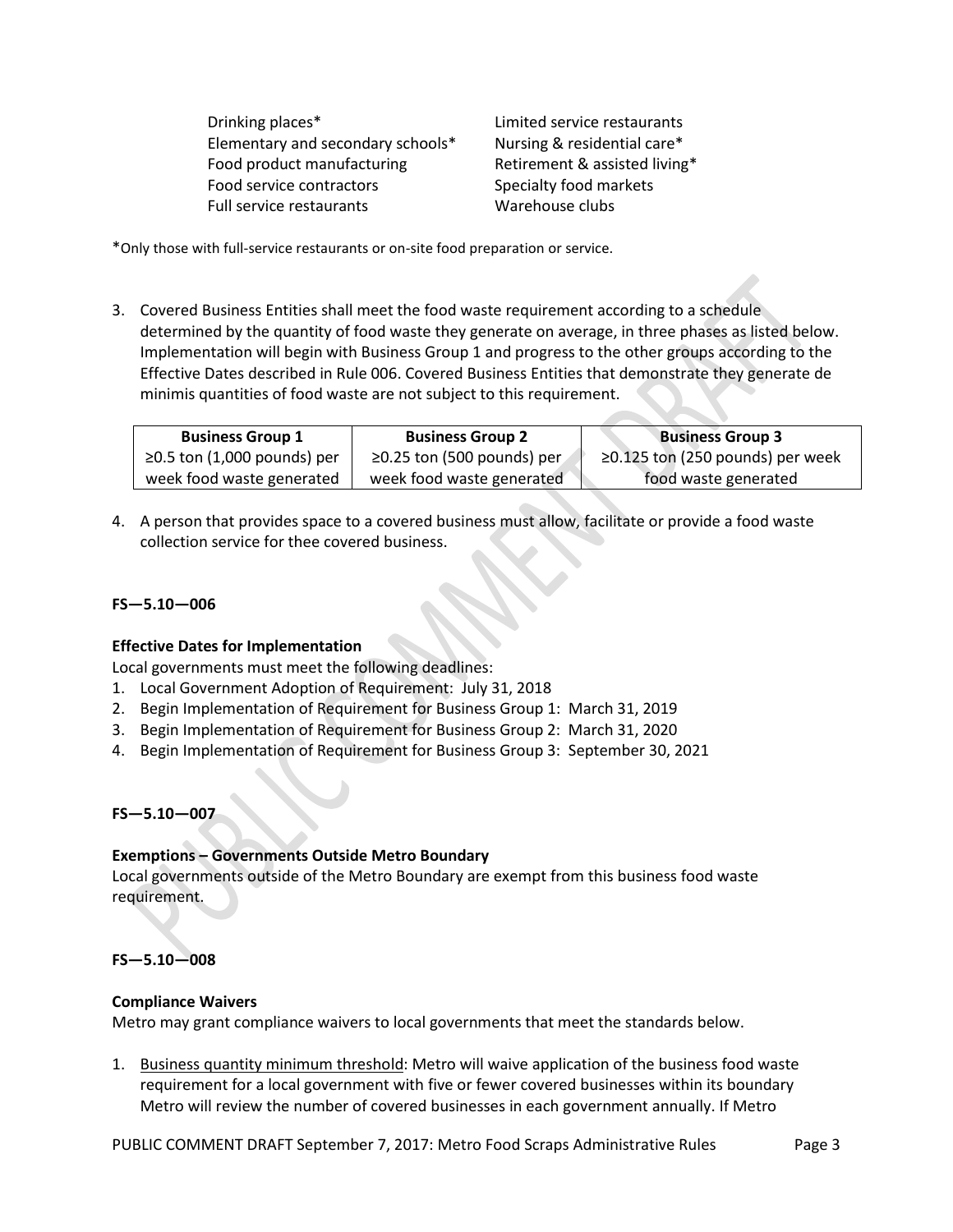determines that a local government exceeds the minimum number of covered businesses during the review, Metro will inform the local government in writing and will require the local government to comply within 12 months of Metro notification.

- 2. Distance: Metro may waive temporarily application to a local government based on proximity to transfer or processing facilities. Metro will not require a local government that qualifies for a temporary distance waiver to implement the requirement until transfer or processing services are available within a reasonable distance. For purposes of this waiver, "reasonable distance" means (XXX miles) one way from the government's geographical center to the nearest approved food waste transfer or processing facility. Metro will grant a waiver only under the following conditions:
	- a. A local government adopts a legally-enforceable mechanism that meets the business food waste requirement and performance standard by the July 31, 2018 deadline.
	- b. A local government requests a temporary distance waiver from Metro.
	- c. The local government's temporary waivers will expire once transfer or processing services become available within a reasonable distance as determined by Metro. Metro will provide waived governments with a 90-day notice of waiver expiration.
	- d. A local government must implement a mandatory program within 90 days after waiver expiration date.
	- e. Metro will re-evaluate waivers annually and will automatically renew them if conditions have not changed. No action is required by waived governments in order to renew a granted waiver.
	- f. Metro will develop the list of waived governments and the associated map when the location of the food waste processing facility and available transfer locations are determined.

## **FS—5.10—009**

## **Local Government Requirements**

- 1. Local Governments must implement one of the following:
	- a. Adopt a legally-enforceable mechanism that meets the performance standard in rule 011. A legally-enforceable mechanism includes but is not limited to local code, regulation, ordinance or law.
	- b. Adopt the Business Food Waste Requirement Model Ordinance and require business food waste be delivered to a solid waste facility authorized by Metro.
- 2. Local Governments must require Covered Business Entities to:
	- a. Separate food waste from all other solid waste for collection.
	- b. Recover food waste that is controlled by the business, agents, and employees. This requirement does not apply to food wastes controlled by customers. At its discretion, a Covered Business Entity may collect food waste from customers but must ensure that food wastes are free of non-food items.
- 3. Local governments must require persons or entities that lease or provide space to a Covered Business Entity to allow or provide food waste collection service to those Covered Business Entities.
- 4. Local governments must submit annual implementation plans to Metro according to the procedures set forth in these Administrative Rules.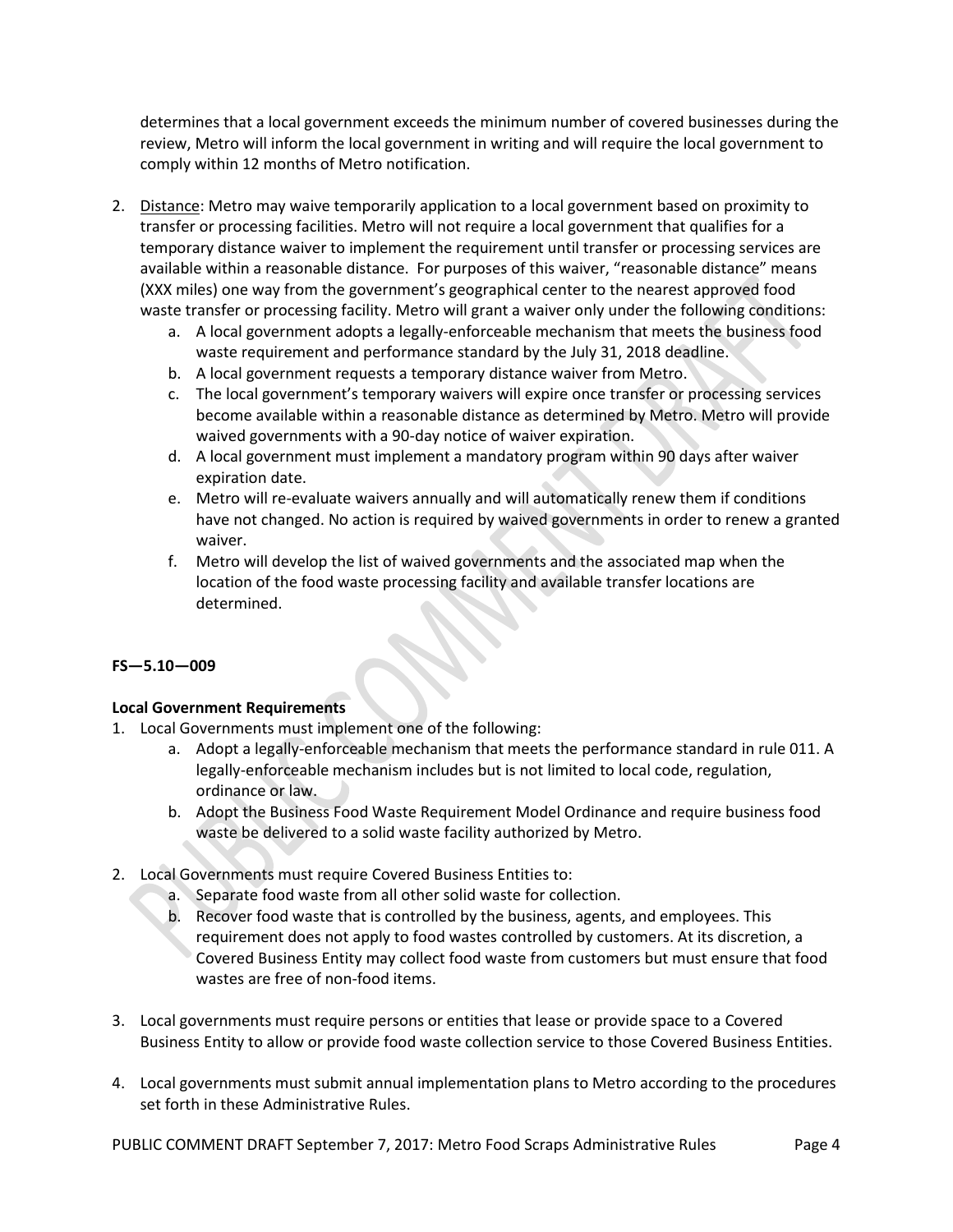- 5. Local governments may:
	- a. Implement the program in the manner that is most efficient and effective for local conditions, local solid waste system considerations, geography and that which best suits the covered businesses as long as the local government complies with the performance standard and deadlines.
	- b. Grant temporary waivers to a covered business according to the procedures set forth in these Administrative Rules.

## **FS—5.10—010**

## **Local Government Annual Implementation Plan**

Local governments are required to submit to Metro an annual implementation plan regarding the business food waste requirement. A local government may develop and implement its plan individually or through cooperative or partnership agreements between governments. A local government may implement the business food waste requirement in a manner that best suits local conditions as long as the local government meets or exceeds the performance standard. An implementation plan must meet the performance standard set forth in these Administrative Rules.

## **FS—5.10—011**

## **Local Government Performance Standard**

- 1. Business Notice of Requirement: After a local government adopts the business food waste requirement and according to the implementation schedule, the local government must send notice to covered businesses that outlines the requirement and how to comply and receive assistance. Local governments must establish a mechanism to notify new businesses of the business food waste requirement.
- 2. Local governments must require that businesses comply with the business food waste requirement including, but not limited to:
	- a. Adherence with the implementation schedule.
	- b. Correctly-labeled and easily-identifiable collection receptacles.
	- c. Arrange for food waste collection service as necessary.
	- d. Ensuring building owners or managers of multi-tenant buildings containing covered businesses allow or otherwise enable the provision of food waste collection service to lessees or occupants subject to the business food waste requirement.
- 3. Local governments must ensure appropriate collection receptacles and service is made available.
- 4. Local governments must require that franchised or otherwise licensed waste haulers deliver food waste to a facility that complies with federal, state, regional and local laws and regulations.

## **FS – 5.10 – 012**

#### **Business Assistance**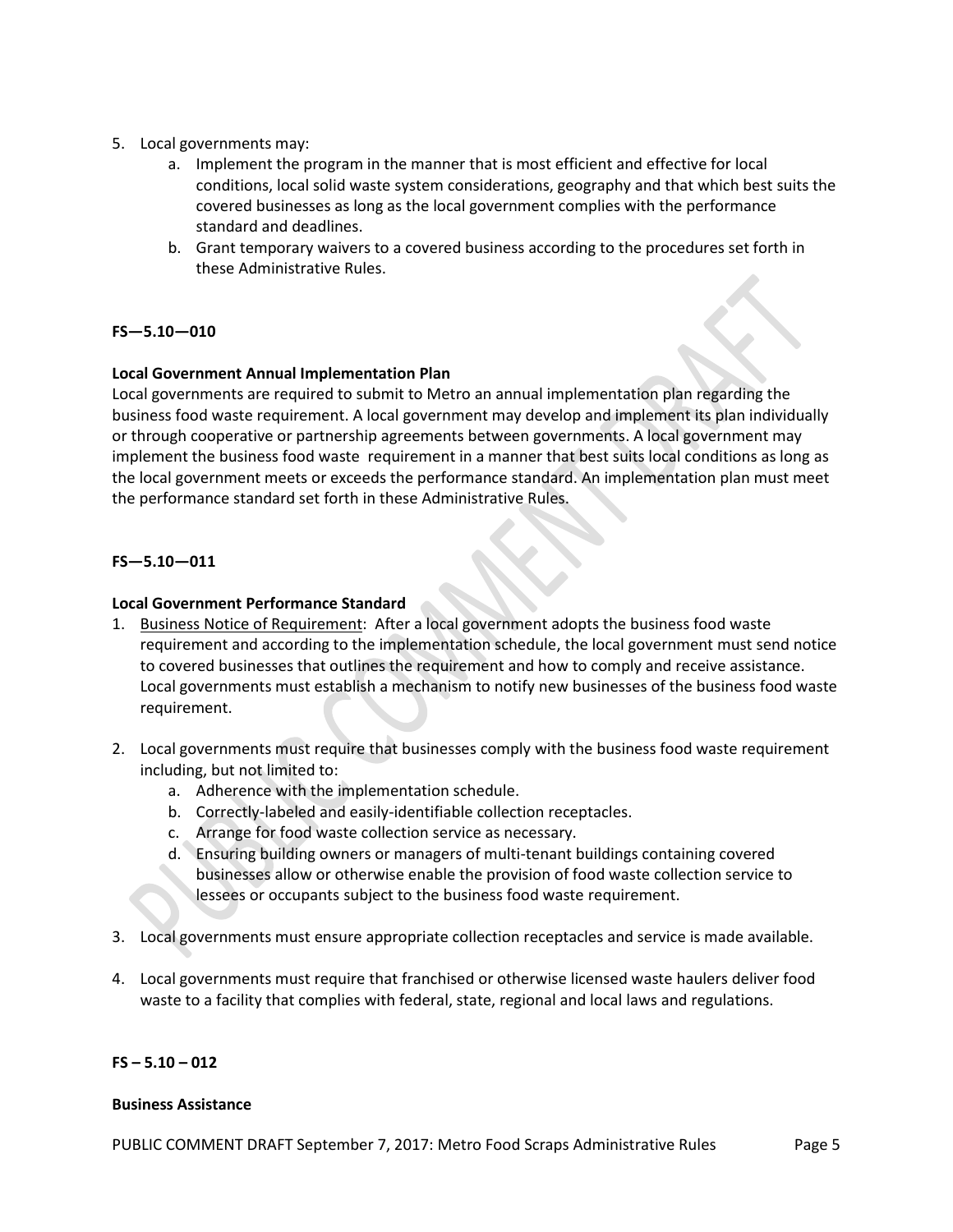Local governments must provide educational materials and offer technical assistance to covered businesses to encourage food waste prevention and donation of edible food and assist with program set-up, understanding program requirements and separation standards.

- a. Educational materials must include, at a minimum:
	- i. Labels for collection containers that clearly communicate what is allowed and not allowed in the food waste collection system.
	- ii. Signs and/or posters that provide clear and simple instructions.
	- iii. All signs and program materials must be understandable to non-English speakers.
	- iv. Program contact phone number for businesses to call for program assistance.
- b. Technical assistance offered must include, at a minimum:
	- Education and assistance with food waste prevention techniques and edible food donation programs.
	- ii. Assistance with program set up and training on-site at the business.
	- iii. Assistance with mitigating issues arising from program participation such as odors or vectors.
	- iv. Ensure correct labeling of all food waste collection receptacles.
	- v. Serve as a liaison between the business and solid waste hauler as needed to ensure provision of appropriate collection receptacles and service frequency.

## **FS—5.10—013**

## **Local Government Enforcement of the Business Food Waste Requirement**

Local governments must establish a method for ensuring compliance with the business food waste requirement that meets the following minimum standards:

- 1. Provide written notice to covered businesses not in compliance with the business food waste requirement. Written notice must describe the violation, provide an opportunity to remedy within a specified time, and offer assistance with compliance.
- 2. Issue a citation or other penalty to a covered business that does not remedy a violation within the specified time frame. The citation should provide an additional opportunity to remedy the violation within a specified time and notify the covered business that they may be subject to a fine or other penalty for non-compliance.
- 3. Assess fine or established penalty if the covered business does not remedy within the time specified in the citation.

## **FS—5.10—014**

## **Local Government Temporary Waivers to Covered Businesses**

- 1. A local government may establish a method for granting temporary waivers to covered businesses. A local government must seek Metro approval of the waiver method and conditions.
- 2. Temporary waivers must meet the following minimum standard:
	- a. May not exceed 12 months, renewal allowed.
	- b. In order to be renewed, a local government must annually review waivers to determine if conditions that warrant the waiver are still in place and cannot be remedied.
	- c. Criteria for granting temporary waivers includes:
		- i. Minimal amounts of food in the disposed waste.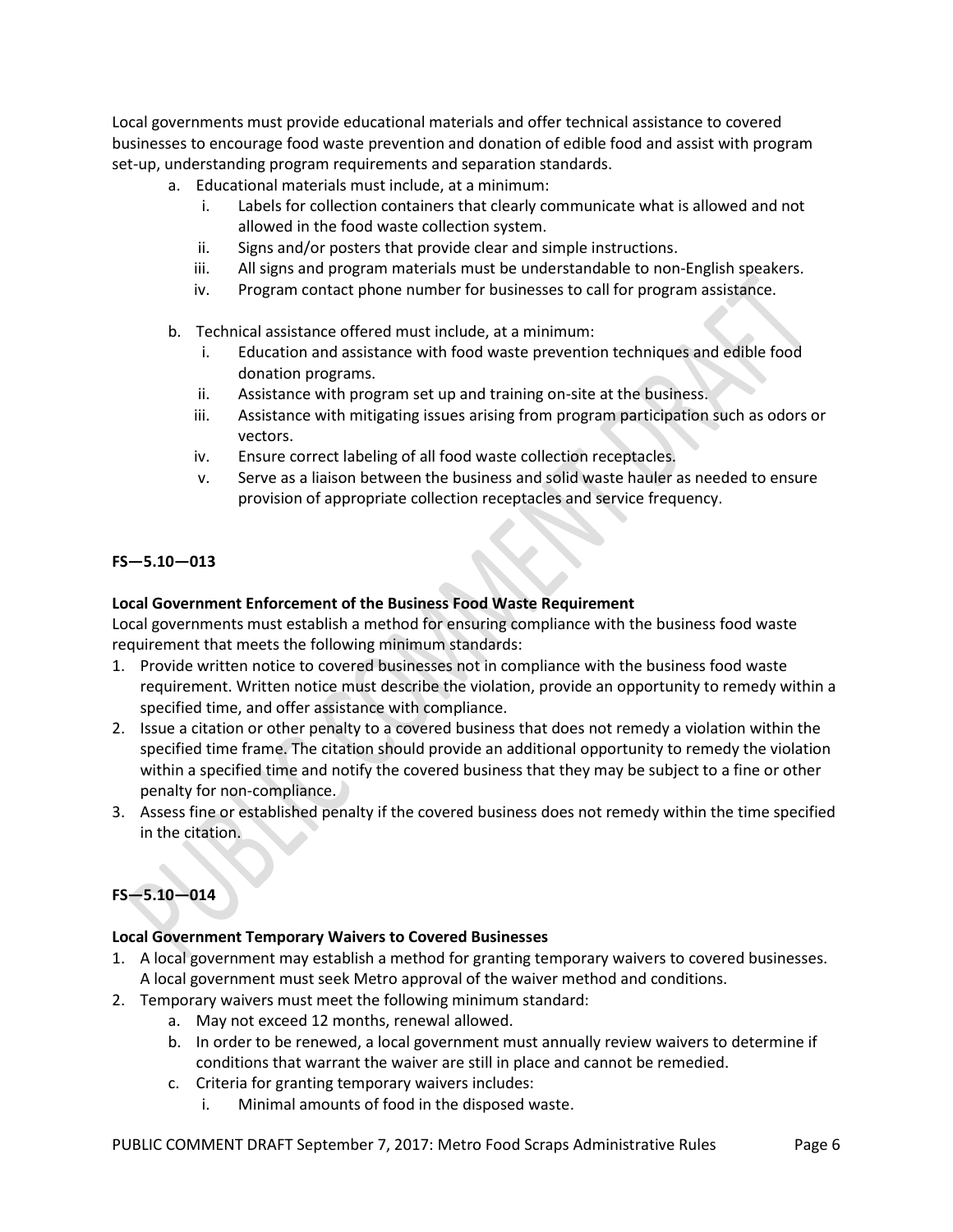- ii. Food waste produced by the covered business is not suitable for inclusion in the program, or cannot be made suitable without considerable expense.
- iii. Physical barriers to compliance exist and cannot be remedied.
- iv. Compliance results in hardship.
- v. Compliance results in a container in the right of way or violation of other government health or safety code.
- vi. Covered businesses agree to a waiver verification site visit.
- 3. Local governments may not grant waivers in cases where collection containers are placed outside of enclosures if such placement does not constitute a safety or health risk. Short-term waivers may be granted in situations where enclosures are in the process of being installed or expanded in order to accommodate food waste receptacles.

## **FS—5.10—015**

## **Metro Enforcement of the Requirement**

A local government may request that Metro assist with enforcement of the business food waste requirement. Metro will provide enforcement assistance after Metro and the local government establish an Intergovernmental Agreement.

## **FS—5.10—016**

## **Self-Haul of Source-Separated Food Waste**

The local government may allow a covered business to self-haul source-separated food waste generated by that business. The local government must require the covered business to comply with these rules, including without limitation delivery of the food waste to a facility authorized by Metro.

## **FS—5.10—017**

## **Compliance Verification and Reporting**

Local governments must collect and report data to Metro to demonstrate compliance and assist with program evaluation. Metro will determine reporting requirements and frequency, review data and make a determination of compliance as set forth in Annual Implementation Plans.

## **FS—5.10—018**

## **Funding Guidelines**

- 1. Metro will provide funding to support the implementation of the business food waste requirement to local governments upon adoption of the requirements by the Metro Council. Metro intends to provide additional funding for the first (XX) fiscal years of the business food waste requirement, subject to Metro Council approval of funding amounts during the annual budget process.
- 2. Local governments may use funds for business assistance, infrastructure, compliance, and enforcement efforts to implement the business food waste requirement. Metro will review and approve the intended uses prior to distributing funds.